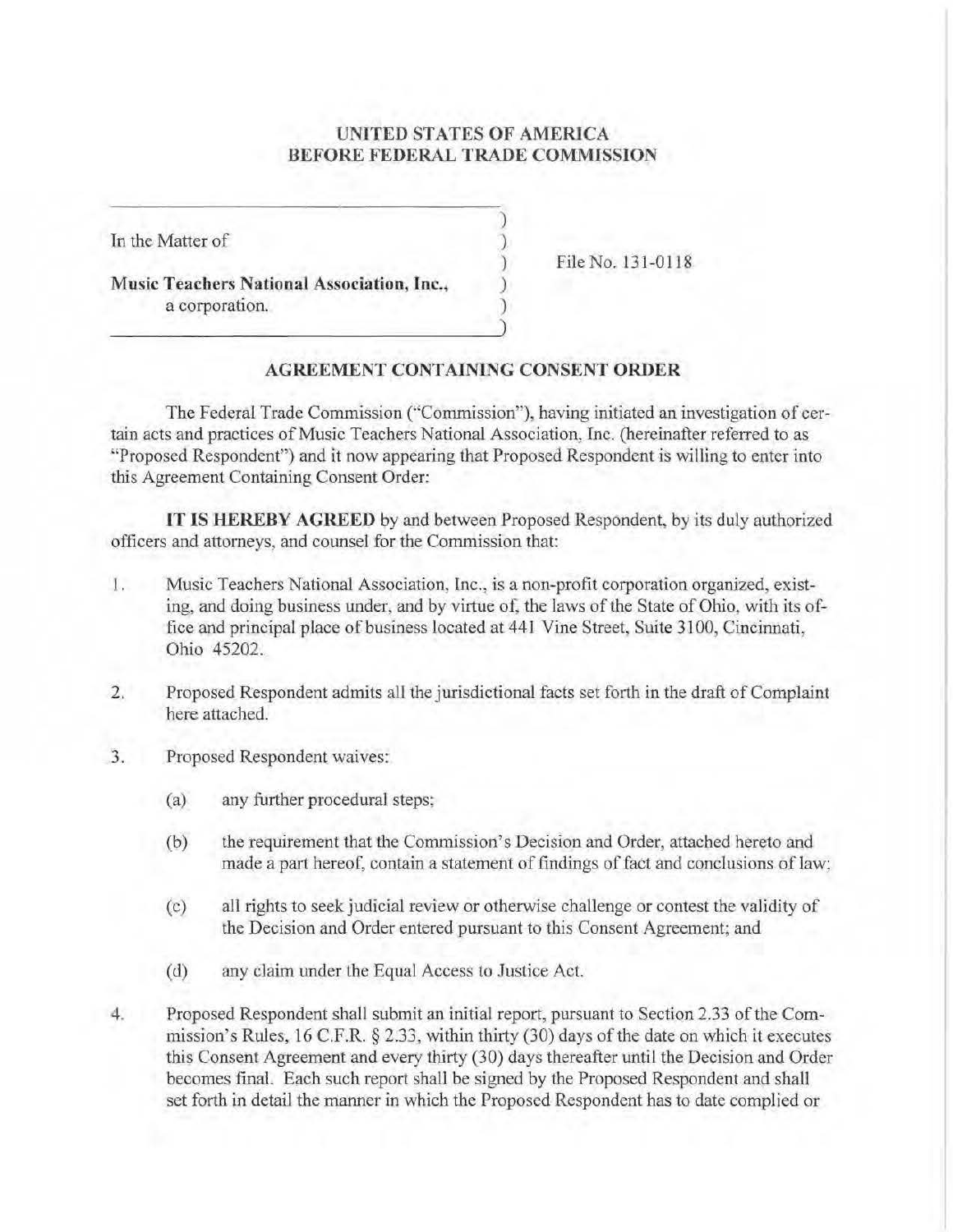has prepared to comply, is complying, and will comply with the Decision and Order. Such reports will not become part of the public record unless and until the Consent Agreement and Decision and Order are accepted by the Commission for public comment.

- 5. In each of the reports described in Paragraph 4> the Proposed Respondents shall provide sufficient information and documentation to enable the Commission to determine independently whether the Proposed Respondent is in compliance with this Consent Agreement and the Decision and Order. All reports shall be verified by a notarized signature or sworn statement by a responsible person at the Proposed Respondent specifically authorized to perform this function, or self-verified in the manner set forth in 28 U.S.C. §1746. Section 2.41(a) of the Commission's Rules of Practice requires that an original and two copies of all compliance reports be flied with the Conunission. The Proposed Respondent shall file an original report and one copy with the Secretary of the Commission, and shall send at least one copy directly to the Bureau of Competition's Compliance Division.
- 6. This Consent Agreement shall not become part of the public record of the proceeding unless and until it is accepted by the Cornmissjon. If this Consent Agreement is accepted by the Commission it, together with the draft of Complaint contemplated thereby, will be placed on the public record for a period of thirty (30) days and information in respect thereto publicly released. The Commission thereafter may either withdraw its acceptance of this Consent Agreement and so notify Proposed Respondent, in which event it will take such action as it may consider appropriate, or issue and serve its Complaint (in such form as the circumstances may require) and Decision and Order, in disposition of the proceeding.
- 7. This Consent Agreement is for settlement purposes only and does not constitute an admission by Proposed Respondent that the law has been violated as alleged in the draft of Complaint here attached, or that the facts as alleged in the draft of Complaint. other than jurisdictional facts, are true.
- 8. This Consent Agreement contemplates that, if it is accepted by the Commission, and if such acceptance is not subsequently Withdrawn by the Commission pursuant to the provisions of  $\S 2.34$  of the Commission's Rules, 16 C.F.R.  $\S 2.34$ , the Commission may, without further notice to the Proposed Respondent: (1) issue and serve its Complaint corresponding in form and substance with the draft of Complaint here attached and its Decision and Order in disposition of the proceeding, and (2) make information public with respect thereto.
- 9. When final, the Decision and Order shall have the same force and effect and may be altered, modified or set aside in the same manner and within the same time provided by statute for other orders. The Decision and Order shall become final upon service. Delivery of the Complaint and the Decision and Order to Proposed Respondent by any means provided in Commission Rule 4.4(a), 16 C.F.R. § 4.4(a), shall constitute service. Proposed Respondent waives any right it may have to any other manner of service.
- 10. The Complaint may be used in construing the terms of the Decision and Order, and no